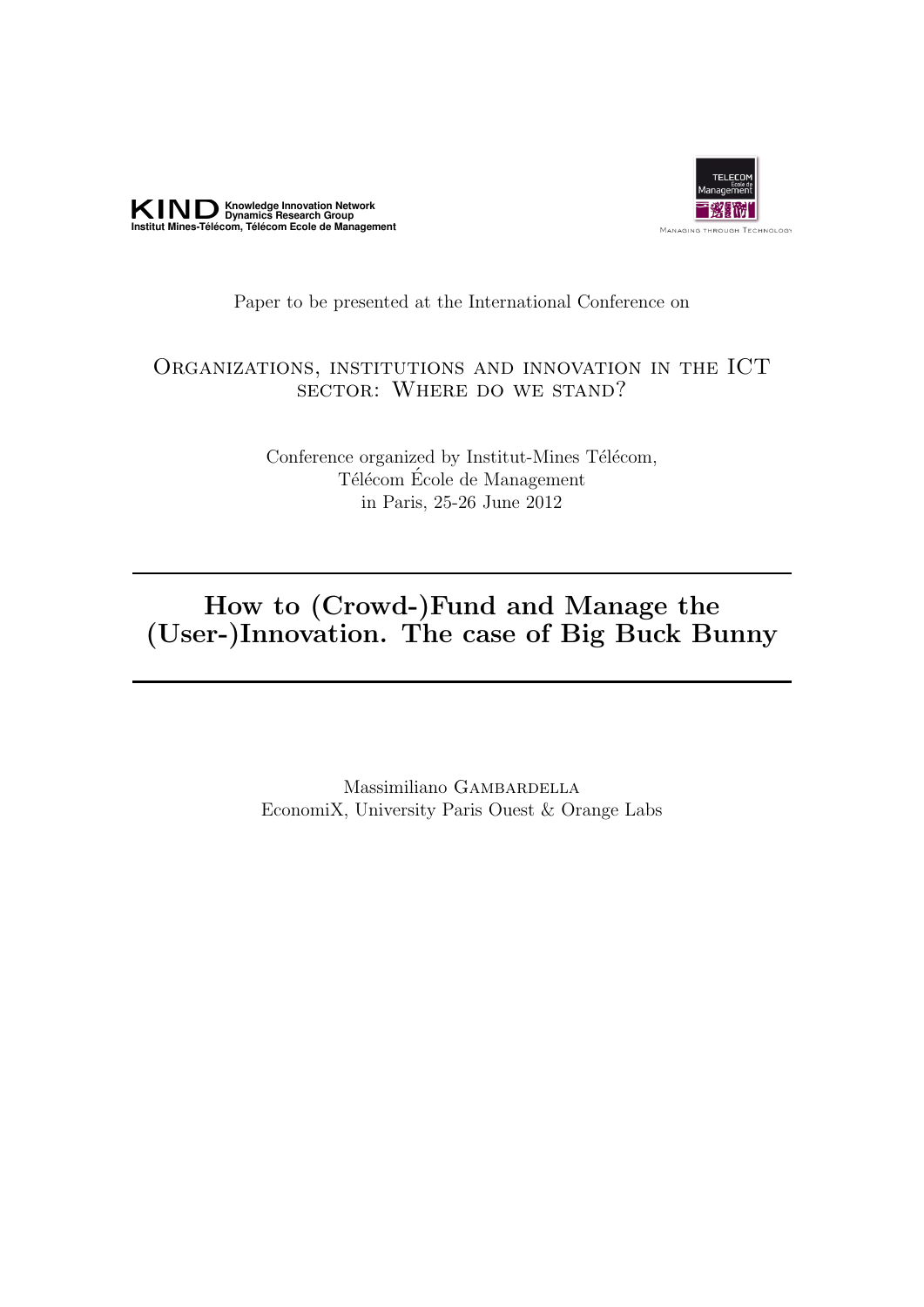# **How to (Crowd-)Fund and Manage the (User-)Innovation. The case of Big Buck Bunny.**

Massimiliano Gambardella EconomiX, University Paris Ouest & Orange Labs 200, avenue de la République 92000 Nanterre, France +33 (0) 1 40 97 59 07

massimiliano.gambardella@gmail.com

 $\overline{a}$ 

#### **ABSTRACT**

It seems a non-sense for an economist that a producer assembles, manages and pays a temporary team of experts to create a product that will be freely available for customers. It seems a non-sense that professional artists and developers decide to work underpaid. It seems a further non-sense that customers decide to pre-order (or order) and pay for a DVD copy of this movie despite they know that it will be (or it is already) freely available (by download) and freely recordable. To understand why it happens, we conducted a case study focused on the production of the movie called Big Buck Bunny. Than, using Creative Commons and User-Innovation theory we propose a model that explains how a producer can manage Intellectual Propriety Right and community of users to identify needs and absorb innovations.

#### **Keywords**

User-Innovation, Creative Commons, Crowdfunding, Co-creation.

#### **1. INTRODUCTION**

It seems a non-sense that a producer decides to invest in a different industry without an advantage.

It seems a non-sense that a producer assembles, manages and pays a temporary team of experts to make a complete product that will be freely available, out of copyright protection and it can be edited, distributed and marketed by others.

It seems a non-sense that a group of experts decide to work underpaid.

It seems a non-sense that customers decide to pre-pay for a product despite they know that it will be freely available.

This is exactly what happened with the production of the *Big Buck Bunny* (BBB) movie. BBB was licensed under the Creative Commons license Attribution (CC-by), meaning that it is possible to copy, modify and market this movie. The Blender Foundation (producer of the 3D software called Blender) and its Community of Users organized and sponsored the underpaid team of expert that produced BBB.

The aim of this paper is to solve this puzzle. We ask: why a producer decides to create a quasi-public good that does not correspond to the classical products of his industry? How he managed to obtain experts underpaid and funds from Users' Community?

We define "quasi-public good" a good under unrestrictive Intellectual Property Right (IPR) regime because they acquire both non-rival and non-excludable characteristics. Indeed they could be used, modified, copied and distributed by all the people.

In this study we propose a model that explains why a producer decides to create a quasi-public good that does not correspond to the classical products of his industry and how he manages to obtain funds and underpaid experts from Users' Community. Finally this model suggests how both the producer and the users get benefit from this production.

Three steps compose the model:

- Fist step: the producer decreases the IPR control in order to attract funds and underpaid experts from Users' Community.
- Second step: the producers create Team of experts and offer them a refund to produce a product that does not correspond to the classical products of his industry.
- Third step: thanks to the work of the Team, the producer is able to absorb users' needs and innovations developed in another industry.

Our analysis offers important intuitions concerning the changing role of the users<sup>1</sup>. Although users are usually considered at the end of the production-chain, they start to be used as source to financing the production (Belleflamme, Lambert, & Schwienbacher, 2011; Lambert & Schwienbacher, 2010; Ordanini, Miceli, Pizzetti, & Parasuraman, 2011; Schwienbacher & Larralde, 2010), such as partners in vertical integration (Jeppesen & Molin, 2003; von Hippel & Katz, 2002) and as source of innovation (Lundvall, 1985; Urban & Von Hippel, 1988; von Hippel, 1988, 2009).

This analysis is important to understand the use of unrestrictive IPR, particularly the emergent use of Creative Commons (CC) licenses, as a tool to attract and manage Users' Community contributions and effort (Carroll, 2006; Gambardella, 2011). Moreover we investigate the strategies to create new products (Foong, 2010).

This research contributes to explain the roles of users and unrestrictive licenses (such as Creative Commons licenses) as source of innovation.

In this paper, using the *User-Innovation* theory (Haefliger, Jäger, & von Krogh, 2010; von Krogh, Haefliger, & Jaeger, 2008) that explain how users cross entry barriers from an industry to another and how they introduce innovations, we propose a model that

We prefer to use the word "user" despite "consumer", "customer" or "client" because in the digital environment you do not consume the product and you are not really a customer or client.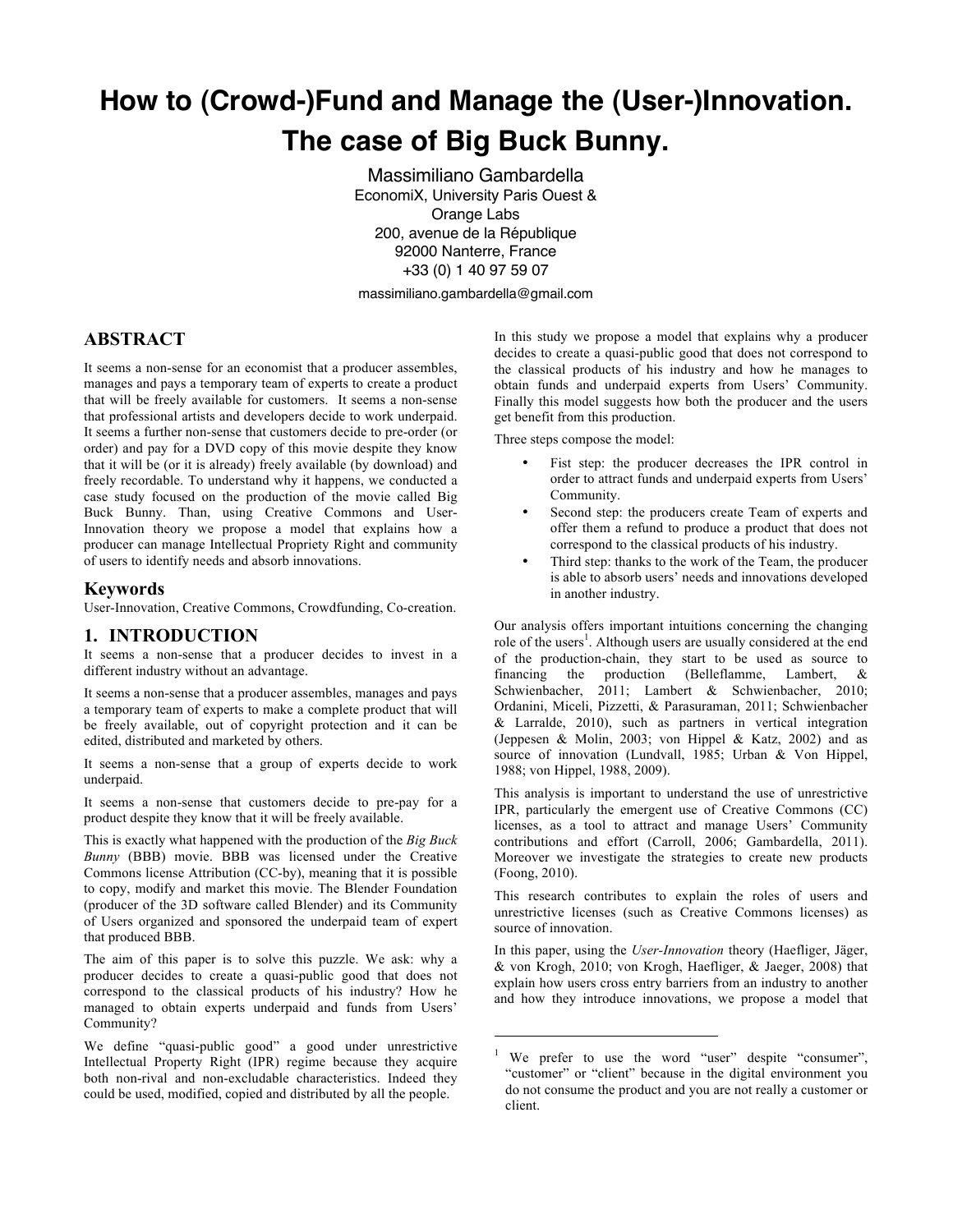explain how a producer can manage IPR and community of users to identify needs and absorbs innovations from another industry.

The paper is structured as follows. Section 2 presents the relate literature. Section 3 presents the case study and data collection. Section 4 presents the model. Finally, Section 5 presents the conclusions.

#### **2. RELATE LITERATURES**

#### **2.1 User-Innovation and Co-creation**

The innovation is an important challenge for a producer and the ability to produce innovation represent a fundamental skill.

User-Innovation theory describes and explains how userinnovations are organized. Users are usually considered at the end of the value chain, but now, because the increasing digitization of contents, users are able to by-pass the entry barriers of market and create new and innovative contents, as from scratch, as mixing and combining other works (Lerner & Tirole, 2002; von Hippel, 1988, 2005). Scholars have studied for decades the users-lead innovation and recently as been increased the interest in this phenomenon, also because of the Free/Open Source phenomenon.

Users often innovate, indeed from 10% to 40% of users have developed new products in diverse industry (Von Hippel, 2007). This is not surprising, because information regarding users need' and possible innovations can be located and easily accessible at user-level (von Hippel, 1994, 2007).

Users can innovate in different areas and innovative-users can be professional or not (Jeppesen & Frederiksen, 2004; Shah, 2000). Users tend to organize their innovations process using Communities of Users (Shah, 2000; Von Hippel, 2007; von Krogh et al., 2008).

In order to across entry barriers from an industry to another, high investments into fixed costs, such as production facilities, are required. Users, frequently with a small amount of finance, are usually not considered as potentials candidates for market entry (von Krogh et al., 2008). Consequently communities of users, networks and related institutions (foundations, non-profit organizations, etc.) are not considered as potentials candidates for market entry too.

Recently the interest concerning the cooperation between communities of users and firms increased (Rossi & Bonaccorsi, 2005). Users can share innovations, best practices and technologies among different industries. The *Horizontal User-Innovation* theory is a model of industry entry process in two phases that allow user-lead product to across the entry barriers (von Krogh et al., 2008), under the supervision of an incumbent organization (Haefliger et al., 2010).

The *co-creation* is a novel approach in with the user is considered not only as a source of innovation, but also as a partner in the innovation process (Roberts, Baker, & Walker, 2005). Indeed a collective users effort could be used to reduce the risk of new project development and avoid costly failures (Ogawa & Piller, 2006), as well to understand users' needs and to absorb users' innovations (von Hippel & Katz, 2002).

#### **2.2 Crowdfunding and Crowdsourcing**

The concept of *crowdfunding* is directly derived from the concept of *crowdsourcing*. The basic idea of *crowdsourcing* is to collect feedback from a large audience (the crowd) of users in order to create a product (Brabham, 2008; Kleemann, Voß, & Rieder, 2008). A classical example of *crowdsourcing* is the Free/Open Source software, in witch a large amount of users work together in

order to create software under a particular set of licenses that allow people to use, modify and distribute the product, under the condition to put derivative works under the same license.

Instead to have feedback or source-code, the *crowdfunding* aims to use "the crowd" to raising money from it.

Motivating people to funding a project of a free available product in absence of financial returns is a management challenge for a producer.

*Crowdfounding* is different from the classical funding system, in witch a small group of sophisticated investors funds a project. In the case of *crowdfunding* is a large group of people that funds a project. In this group each individual contribute with a very small amount of money to finance the project (Lambert & Schwienbacher, 2010; Ordanini et al., 2011).

#### **2.3 Creative Commons Licenses**

All organization structures are based on formal institutions that have to be: understandable, accepted and shared by all those who interact (Hess & Ostrom, 2005). The formal institution associated with the BBB movie project is the *open license* called Creative *Commons Attribution 3.0* license (CC-BY). Shortly, this means that it is possible to share (copy, distribute, etc) and to adapt the work (reuse, create derivative works, remix, use as raw material, etc), also commercially, for as long is provided a proper attribution. This concept and consequently CC licenses are derived from the Free/ Open Source Software (F/OSS) movements and its most diffused *Open license*: the GNU General Public License (GNU GPL) (Lessig, 2001, 2004). Both GNU GPL and CC license limit the power of standard copyright, allowing producer to share some right (particularly: reproduction and modification) with users.

Despite a huge amount of literature concerning the Free/Open Source, this particular formal institution, the *Creative Commons* license, has not been deeply analyzed in literature and offers new opportunities and directions for investigation and analysis from different point of view: economics, management, juridical, sociology and others, which will require an interesting amount of future researches.

### **3. CASE STUDY AND DATA COLLECTION**

For the purpose of the paper we conducted a case study focused on the production of the movie called *Big Buck Bunny (BBB). BBB* is one of the most successful movies produced with the support of an online community. BBB is licensed under the most open CC license (CC-BY). The *Team* that created BBB was sponsored and organized by the *Blender Foundation*. The *Blender Foundation* is a non-profit independent organization acting to maintain and improve *Blender* and creates services for its users and developers. *Blender* is a Free/Open Source 3D computer graphics software product. *Blender* is used to create animated films, visual effects, interactive 3D applications or video games.

We organized our qualitative data collection from a variety of data sources (Yin, 2003). Using multiple data sources is important because it guarantees the possibility to collect the different perspectives required by a qualitative analysis of this type of phenomenon (Ordanini et al., 2011).

We collect both face-to-face interview and data from Blender website<sup>2</sup>, press reports, and other public sources. We also analyze

j

<sup>2</sup> http://www.blender.org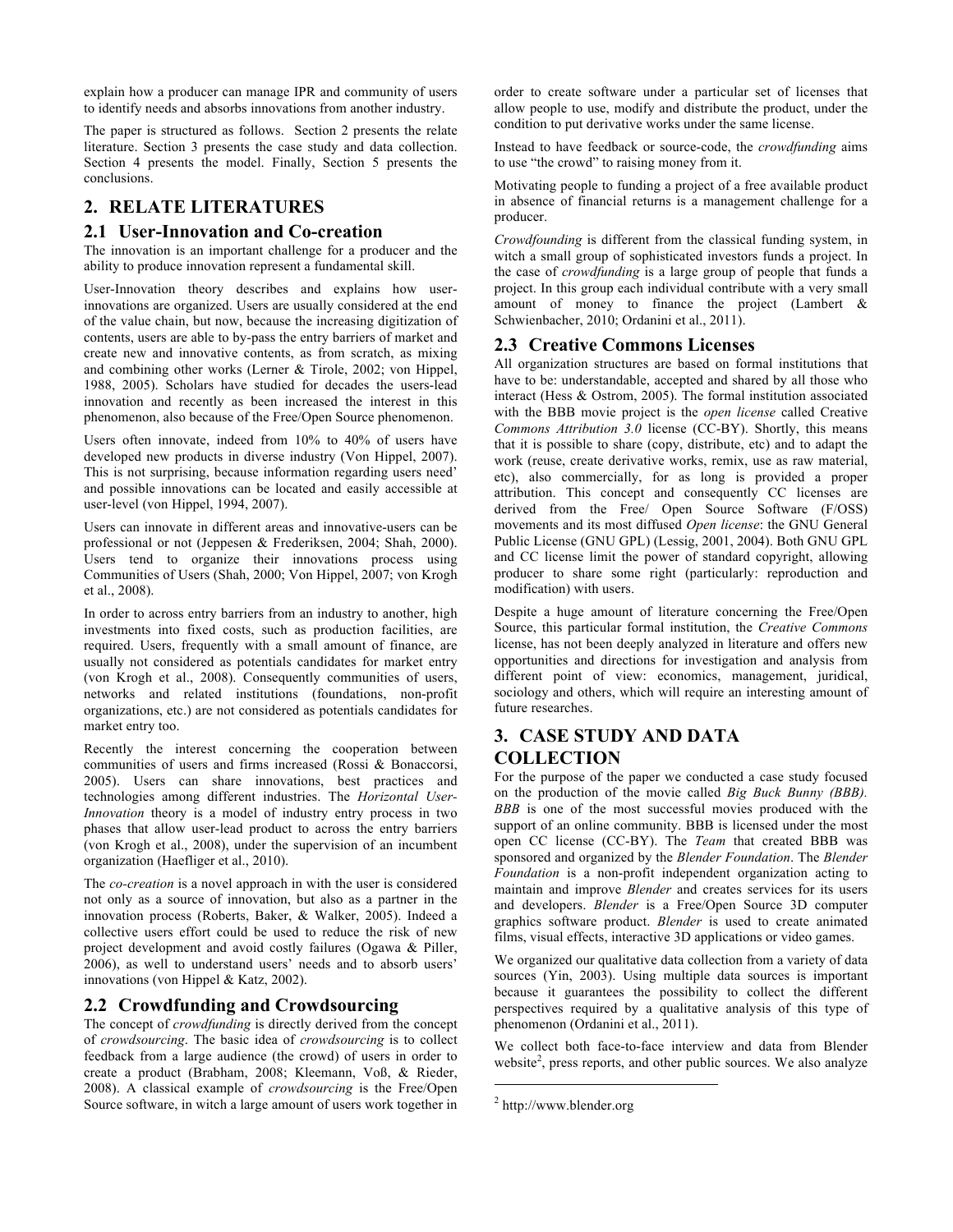the evolution of the software Blender to check updates and innovations before and after the BBB creation.

The semi-structured interviews constitute the starting point of our study. We performed in a qualitative data analysis of 15 interviews. We interviewed selected members of the Blender Foundation, of the Team that creates BBB and of the Blender Community in occasion of the Blender Conference 2008 in Amsterdam.

11 interviews are in English and 4 in Italian. 11 interviews are around 15min and 4 are around 50 min (1 in Italian and 3 in English).

We interviewed Ton Rosendaal (46min 10sec), the leader of the Blender Community and founder of the Blender Foundation. Rosendaal was also member of the Team with the role of Producer. In total we interviewed 3 of 9 members of the Team. In addition to Rosendaal we interviewed Enrico Valenza, the Lead artist, and Andy Goralczyk, the Art director.

We have also interviewed a member of the Team that created the video-game Apricot, a spin-off of BBB – Pablo Vasquez. The others interviews were released by simple casually selected members of the Blender Community.

Excepted Ton Rosendaal, nobody worked permanently for Blender Foundation.

According with the "Grounded Theory" approach (Eisenhardt, 1989), already used in similar analysis (Ordanini et al., 2011), our *bottom-up* strategy and the total number of respondents were sufficient to authorities a coherent analysis (Glaser & Strauss, 1967).

The Team consists of 9 selected creators - 6 artists and 3 developers - that worked fiscally together, because *"they have not only developers, but also artists. Creative people want to be together, technical people they don't mind" (Rosendaal)*. The Team worked for 6 month in Amsterdam, and a multitude of sponsors pre-paid the final product. It was also possible to be a donor and to have the name mentioned in the credits (30€ or more) or mentioned as main sponsor ( $250\epsilon$  or more). The member of the team, with different roles, tasks and skills, coming from various parts of the world (see table 1), received only a reimbursement of expenses for travel and accommodation.

| Table 1. The Members of the Team: Roles and Nationalities |  |  |
|-----------------------------------------------------------|--|--|
|-----------------------------------------------------------|--|--|

| Sacha Goedegebure | Director                               | Netherlands |
|-------------------|----------------------------------------|-------------|
|                   |                                        |             |
|                   | - Story and screenplay                 |             |
|                   | - Storyboard artist                    |             |
|                   | - Character designer                   |             |
|                   | - Animatic editor                      |             |
|                   | - Character animator                   |             |
| Andy Goralczyk    | Art director                           | Germany     |
|                   | - Character modeler                    |             |
|                   | - Character animator                   |             |
|                   | - Texture painter                      |             |
|                   | - Environment modeling and shading     |             |
|                   | - Fur and feathers                     |             |
|                   | - Shading, lighting, compositing       |             |
|                   | - Graphics design (web, dvd)           |             |
| Enrico Valenza    | Lead artist                            | Italy       |
|                   | - Storyboard artist                    |             |
|                   | - Color guide artwork                  |             |
|                   | - Animatic editor                      |             |
|                   | - Character animator                   |             |
|                   | - Matte and texture painter            |             |
|                   | - Environment design, layout, modeling |             |
|                   | and shading                            |             |
|                   | - Environment and props animation      |             |
| Nathan Vegdahl    | Rigger & Animation                     | USA         |
|                   | - Character animation                  |             |
|                   | - Character rigging                    |             |
|                   | - Environment and props animation      |             |
|                   | - Compositing                          |             |

| William Reynish | Animator                                                                        | Denmark     |
|-----------------|---------------------------------------------------------------------------------|-------------|
|                 | - Character animation                                                           |             |
|                 | - Animatic editing                                                              |             |
| Brecht Van      | <b>Technical Director</b>                                                       | Belgium     |
| Lommel          | - Software development, support & bug<br>fixes                                  |             |
|                 | - 3D tools and rendering development,                                           |             |
|                 | - Hair, grass and environment rendering                                         |             |
|                 | software                                                                        |             |
| Campbell Barton | <b>Technical Director</b>                                                       | Australia   |
|                 | - Software development, support & bug<br>fixes                                  |             |
|                 | - Scripting & tools                                                             |             |
|                 | - Tree modeling and scripting                                                   |             |
|                 | - Environment and props animation                                               |             |
|                 | - Render wrangler                                                               |             |
|                 | - Studio pipeline                                                               |             |
| Jan Morgenstern | Music and sound design                                                          | Germany     |
|                 | - Sound effects, foley design, audio mixing and                                 |             |
|                 | post-production                                                                 |             |
| Ton Rosendaal   | Producer                                                                        | Netherlands |
|                 | - Project realization, finances, planning<br>- Software development, scheduling |             |

The movie *Big Bug Bunny* produced and distributed by *Blender Foundation*, and supported by *Blender Community*, offers an ideal context to explore how the user-innovation can be organized, led and absorbed because:

- It give us the possibility to observe a producer of software, supported by a community of users, at the time of his entrance in the movie industry;
- The Team was able to make a movie, despite the high entry barriers that traditionally characterized the animation industry;
- It is possible to analyze the strategies used by Blender Foundation and its Community to sustains their business model;
- It is useful to understand the motivation to create, funding and participate to a production of a free available and quasi-public good.
- It gives us the possibility to observe the *horizontal userinnovation* from software industry to movie industry.
- It gives us the possibility to observe the absorption of *user-innovation* and users' needs from movie industry to software industry.
- It gives us also the possibility to study how economic actors manage IPR using CC licenses.

#### **4. MODEL: A THREE-PHASES PROCESS OF INNOVATION**

In this section we propose a model (fig. 1) created starting from the findings on how, in the case of BBB, users became innovators and how was possible to start, manage and absorb this innovation.

The first phase consist on vertical movement from a strong IPR regime to an open IPR regime. This vertical movement could be done in a more or less "tolerated" illegal way in case of hacking (Haefliger et al., 2010) or in a legal way in case of "Open Licenses" such as GNU-GPL, in case of Free/Open Source Software (Lerner & Tirole, 2004, 2005; San Wong, 2007), and CC licenses (Cassarino & Geuna, 2007; Gambardella, 2011; Lessig, 2004). By decreasing IPR restrictiveness using CC licenses, a producer starts to attract users' efforts (Gambardella, 2011). A collective users effort can be used to avoid costly failures (Ogawa & Piller, 2006) by collecting fund (Belleflamme et al., 2011; Kleemann et al., 2008; Lambert & Schwienbacher, 2010; Ordanini et al., 2011; Schwienbacher & Larralde, 2010) and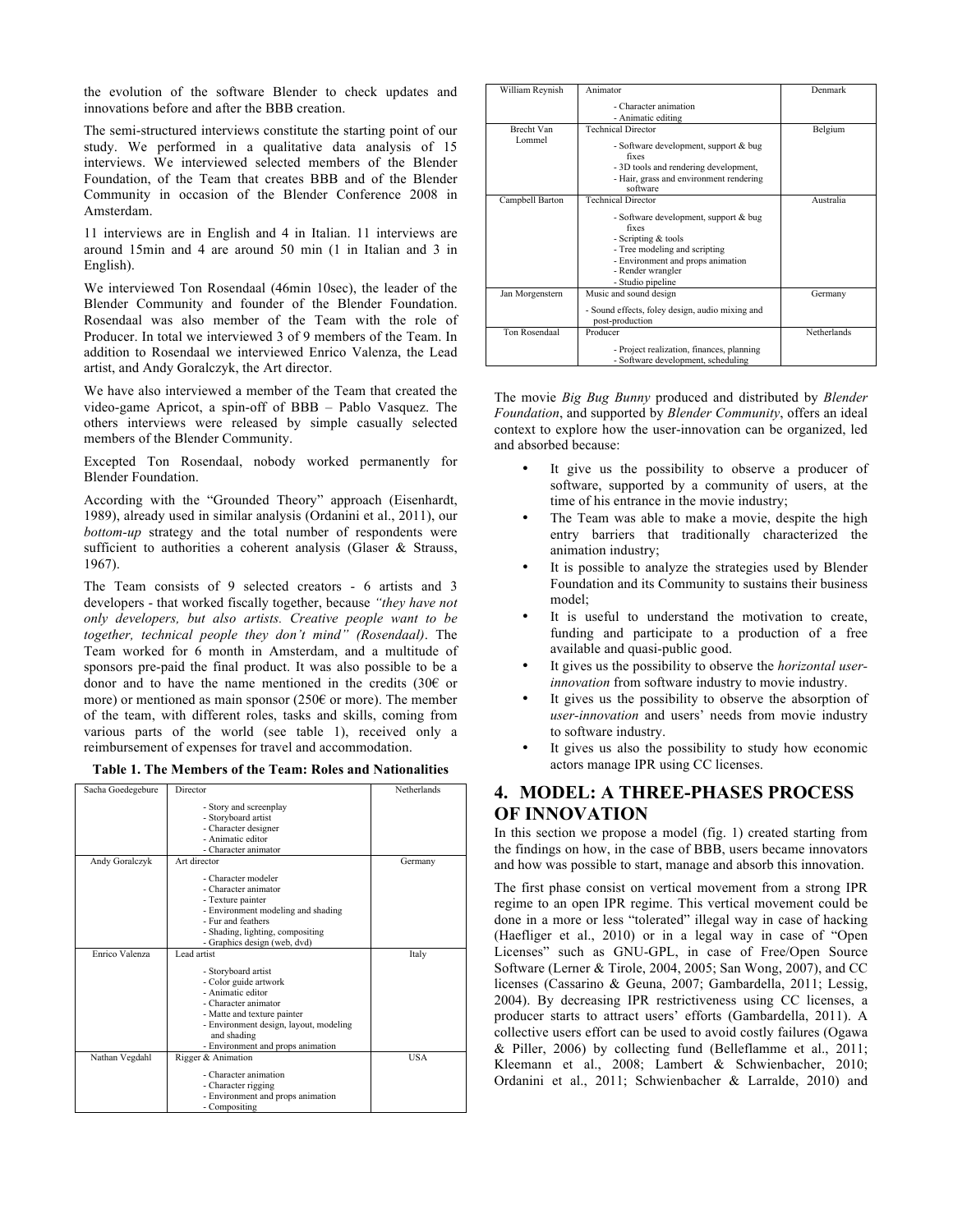underpaid/voluntary work (Brabham, 2008; Kleemann et al., 2008; Schenk & Guittard, 2009) from the Users' Community.

The total budget was around  $150.000 \epsilon^3$ .

To attract users' efforts, particularly funds and underpaid experts, Blender Foundation decides to use the most open CC license (CC-BY).

*"We always use Creative Commons Attribution for our projects, so people can re-use our work fully free, even for commercial reasons. The Blender community is our investor, so we should allow them to do business with our work!"(Ton Rosendaal)*

**Figure 1. A three-phase process of innovation**



The second phase consists in a horizontal movement from one industry to another "under the radar" of the producer (Haefliger et al., 2010). Users are often used as source of innovation (von Hippel, 1988, 2005, 2009; von Hippel & Katz, 2002). Producer organizes and sponsors a Users' Team to innovate (Dahlander & Magnusson, 2008; Jeppesen & Frederiksen, 2006; West & Gallagher, 2006) and co-operate (Jeppesen & Molin, 2003). In our case Blender Foundation organizes and sponsors the Team formed by intermediary-users and developers. All the members were selected into the Blender User' Community. The Blender Users' Community participates to the project in two ways. First it represents the source of underpaid experts (crowdsourcing), both artists and developers. Second it funds the project by pre-paying the final product (crowdfunding). Producing the BBB movie, the Team was able to move from the domain of the software industry to enter, produce and innovate in the domain of the video industry: the *horizontal user-innovation*.

The third phase consists in the capability to identify and absorbs users' needs and innovations. Indeed the Users' Team can be used and integrated (Füller, Bartl, & Ernst, 2006) to identify needs (Jaworski & Kohli, 2006), innovate (Roberts et al., 2005; von Hippel, 1988, 2005) develop new products (Füller et al., 2006; Herstatt & Hippel, 1992; Jeppesen & Molin, 2003; Urban & Von Hippel, 1988) and absorbs this innovations (von Hippel & Katz, 2002).

 $\overline{a}$ 

Working together artists and developers are able to understand each other. Than by using the Team consisting of both artists and developer, the producer is able to absorb and integrate the experience of the using of its software, shifting innovation from the industry of video, in which the product is used, to the industry software, in which the software is created.

#### **5. DISCUSSION AND CONCLUSION**

The case studied in this paper is a clear case of economics of free revealing of innovation-related information (Von Hippel, 2007). Indeed Blender Foundation uses *open licenses*, GNU GPL for the software and CC-BY for the video, because they benefits from free revealing the "source" more than the using of the standard property right. Indeed using classical IPR Blender Foundation will be not able to collect contribution and funds from the community.

Two different communities form the whole Blender community: (1) the Blender Developers and (2) the Blender Artists. Developers are the contributors to the development of the Blender software, a 3D computer graphic product. Using this product artists create animated films, visual effects, interactive 3D applications or video games. We define artists as intermediateusers. Intermediate-users are the users that use some goods and services to produce other goods and services. Intermediate users are often the source of the innovation in many industries (Bogers, Afuah, & Bastian, 2010).

The members of the two communities, than artists and developers, are not really able to communicate each other, because artists and developers have different background, priorities and standard to communicate. Than a team of artists and developers that work together to produce a movie was made to avoid this problem.

Indeed as resulted of the BBB project: a "Bunny release" of Blender software (Blender 2.46 release) was made. To meet the needs of artists emerged during the project, many innovations were developed and introduced in this release: a new hair and fur tool, a faster fur rendering, a new mash deformation system, cloth simulation and more other features<sup>4</sup>.

According to our interviews: most artists did not care of licenses in their general production of goods and consequentially they used the copyright for their own products. Exceptions were one artist that used Creative Commons and another one that used Public Domain because the University commanded his products. This supports the hypothesis that the majority of artists generally use Blender software to produce a marketable final product.

According with Dolf Veenvliet and Ton Rosendaal, an artist can become a developer because he needs to create tools himself and almost never it happens in the other way around.

*"I have a degree in arts. I want tools to do things otherwise impossible. So you have to create your own tool." (Veenviliet)*

This observation reveals the existence of an asymmetry of knowledge between artists and developers. Indeed an artist may feel the need to improve himself the software according to its needs. This supports the hypothesis that to improve the software it could be fundamental to reduce this asymmetry of knowledge by collecting the requirements of artists and translating them to developers.

In case of BBB, users fund the production because they are motivated by *intrinsic motivations*

j

<sup>&</sup>lt;sup>3</sup> half the cost was funded by the Dutch government.

See http://www.blender.org/development/release-logs/blender-246/ to have the complete list of upgrade and new features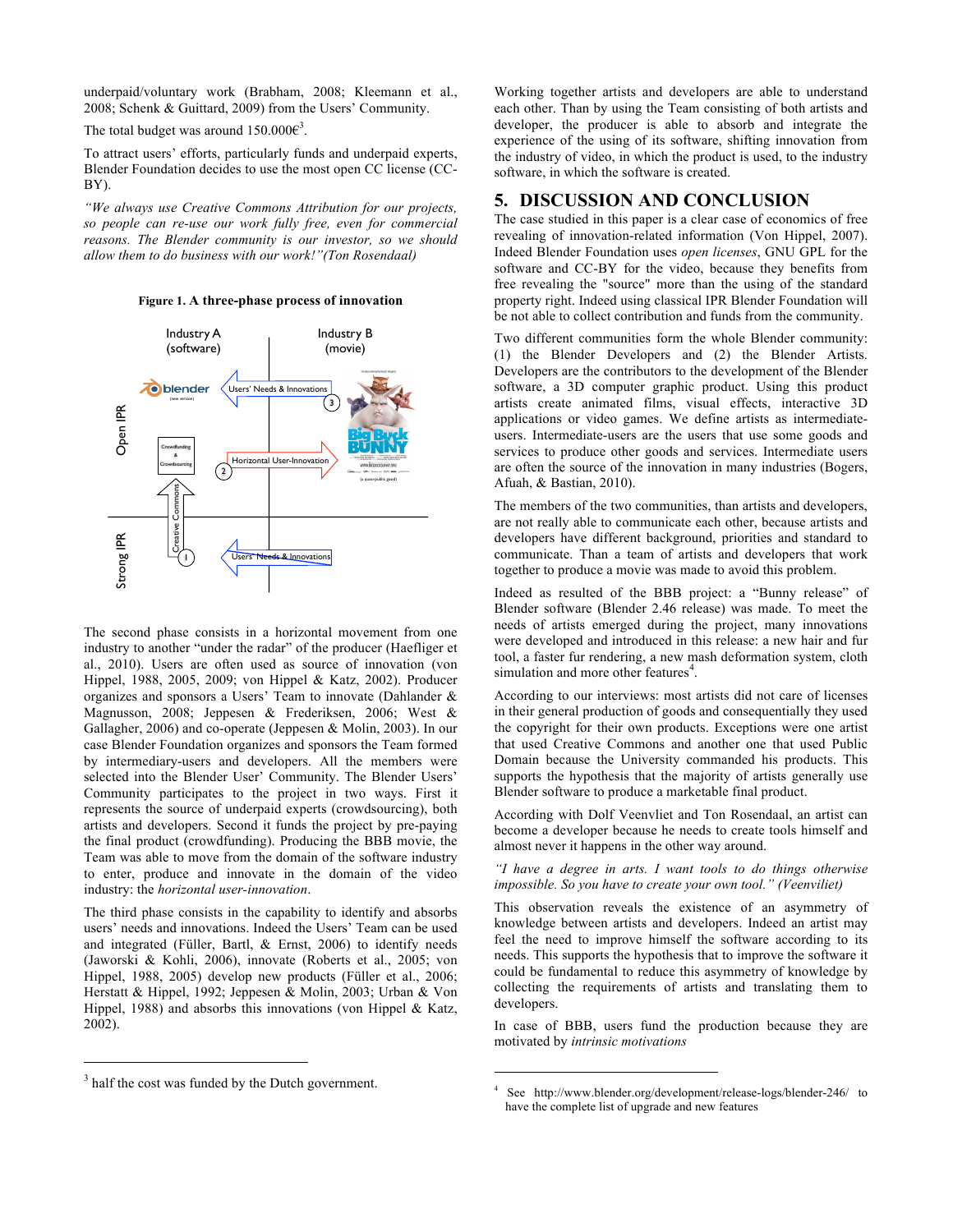*"I like Blender. I like the background, the philosophy behind it. The sharing. Everything should be open. No constraint. You should be done whatever you want." (Velasquez)* 

and *extrinsic motivations*

*"Aver fatto Big Buck Bunny è stata una grande esperienza. Fondamentalmente imparare sul campo come si fa un film. Quello che abbiamo cercato di fare è stato quello di seguire una pipeline professionale, quella che usano i grandi studios. Mi ha anche dato molta visibilità dal punto di vista professionale."<sup>5</sup> (Valenza)*

but, according with all the interviewed, mainly because they want to capitalize a common effort to improve and innovate the Blender software, because they need it for their works.

An important aspect of management of innovation is how to identify and absorb external innovation (West & Gallagher, 2006) and how to stimulate the user-innovation.

In this paper we argue that Blender Foundations by using CC license is able to create and manage a users-innovation in order to increase and innovate their product.

#### **6. REFERENCES**

 $\overline{a}$ 

Belleflamme, P., Lambert, T., & Schwienbacher, A. 2011. Crowdfunding: Tapping the Right Crowd. 1-39.

Bogers, M., Afuah, A., & Bastian, B. 2010. Users as Innovators: A Review, Critique, and Future Research Directions. *Journal of Management*, 36(4): 857-875.

Brabham, D. C. 2008. Crowdsourcing as a model for problem solving. *Convergence: The International Journal of Research into New Media Technologies*, 14(1): 75.

Carroll, M. W. 2006. Creative Commons and the New Intermediaries. *Michigan State Law Review*, 2006: 45-65.

Cassarino, I., & Geuna, A. 2007. Remixing Cinema: The case of the Brighton Swarm of Angels. *ideas.repec.org*.

Dahlander, L., & Magnusson. 2008. How do firms make use of open source communities? *Long Range Planning*.

Eisenhardt, K. M. 1989. Building theories from case study research. *Academy of MAnagement Review*, 14(4): 532-550.

Foong, C. 2010. Sharing with Creative Commons: a business model for content creators. *Platform: Journal of Media and Communication*, Yes, We're Open! Why Open Source, Open Content and Open Access. A Creative Commons Special Edition (December) ISSN: 1836-5132 Online © Creative Commons Attribution 2.5 Australia Licence: 64-93.

Füller, J., Bartl, M., & Ernst, H. 2006. Community based innovation: How to integrate members of virtual communities into new product development. *Electronic Commerce Research*.

Gambardella, M. 2011. The Scope of Open Licenses in Cultural Contents Production and Distribution. *EconomiX Working Papers, University of Paris West - Nanterre la Défense, EconomiX*, 26.

Glaser, B., & Strauss, A. 1967. The Discovey of Grounded Theory. *Aldine Publishing Company, Hawthorne, NY*.

Haefliger, S., Jäger, P., & von Krogh, G. 2010. Under the radar: Industry entry by user entrepreneurs. *Research policy*.

Herstatt, C., & Hippel, E. v. 1992. From experience: Developing new product concepts via the lead user method: A case study in a. *Journal of product innovation management*.

Hess, C., & Ostrom, E. 2005. A Framework for Analyzing the Knowledge Commons: a chapter from Understanding Knowledge as a Commons: from Theory to Practice. *surface.syr.edu*.

Jaworski, B., & Kohli, A. 2006. Co-creating the Voice of the Customer. *The Service-Dominant Logic of Marketing: Dialog, Debate and Directions. Armonk, New York: M.E. Sharpe.*

Jeppesen, L. B., & Frederiksen, L. 2004. Why firm-established user communities work for innovation. *openarchive.cbs.dk*.

Jeppesen, L. B., & Frederiksen, L. 2006. Why do users contribute to firm-hosted user communities? The case of computercontrolled music instruments. *Organization Science*.

Jeppesen, L. B., & Molin, M. J. 2003. Consumers as codevelopers: Learning and innovation outside the firm. *Technology Analysis Strategic Management*, 15(3): 363-383.

Kleemann, F., Voß, G. G., & Rieder, K. 2008. Un(der)paid Innovators: The Commercial Utilization of Consumer Work through Crowdsourcing. *Science, Technology & Innovation Studies*, 4.

Lambert, T., & Schwienbacher, A. 2010. An Empirical Analysis of Crowdfunding. *SSRN Working Paper Series*.

Lerner, J., & Tirole, J. 2002. Some simple economics of open source. *The journal of industrial economics*, 50(2): 197-234.

Lerner, J., & Tirole, J. 2004. The Economics of Technology Sharing: Open Source and Beyond. *Negotiation, Organizations and Markets Research Papers Harvard NOM Research Paper No. 04-35*.

Lerner, J., & Tirole, J., 2005. The Scope of Open Source Licensing. *Journal of Law, Economics, and Organization*, 21(1): 20-56.

Lessig, L. 2001. The Future of Ideas: The Fate of the Commons in a Connected World.

Lessig, L. 2004. Free culture: How big media uses technology and the law to lock down culture and control creativity. *books.google.com*.

Lundvall, B. 1985. Product innovation and user-producer interaction. *vbn.aau.dk*.

Ogawa, S., & Piller, F. 2006. Reducing the risks of new product development. *MIT Sloan management review*.

Ordanini, A., Miceli, L., Pizzetti, M., & Parasuraman, A. 2011. Crowd-funding: transforming customers into investors through innovative service platforms. *Journal of Service Management*,  $22(4)$ .

Roberts, D., Baker, S., & Walker, D. 2005. Can We Learn Together?'. *International Journal of Market …*.

Rossi, C., & Bonaccorsi, A. 2005. Why profit-oriented companies enter the OS field?: intrinsic vs. extrinsic incentives. *Proceedings of the fifth workshop on Open source software engineering*: 1-5.

San Wong, M. W. 2007. User-Generated Content & the Open Source/Creative Common Movements: Has the Time Come for Users' Rights?

Schenk, E., & Guittard, C. 2009. Crowdsourcing: What can be Outsourced to the Crowd, and Why?

Schwienbacher, A., & Larralde, B. 2010. Crowdfunding of small entrepreneurial ventures. *Book chapter forthcoming in Handbook of Entrepreneurial Finance (Oxford University Press)*: 1-23.

Shah, S. 2000. Sources and patterns of innovation in a consumer products field: innovations in sporting equipment. *MIT Sloan Working Paper No. 4105*.

Urban, G. L., & Von Hippel, E. 1988. Lead user analyses for the development of new industrial products. *Management Science*.

<sup>5</sup> "*Big Buck Bunny was a great experience. Basically I learned how to make a film. We tried to follow a professional pipeline, similarly to the pipeline used by big studios. I also got a lot of visibility from the professional point of view."*